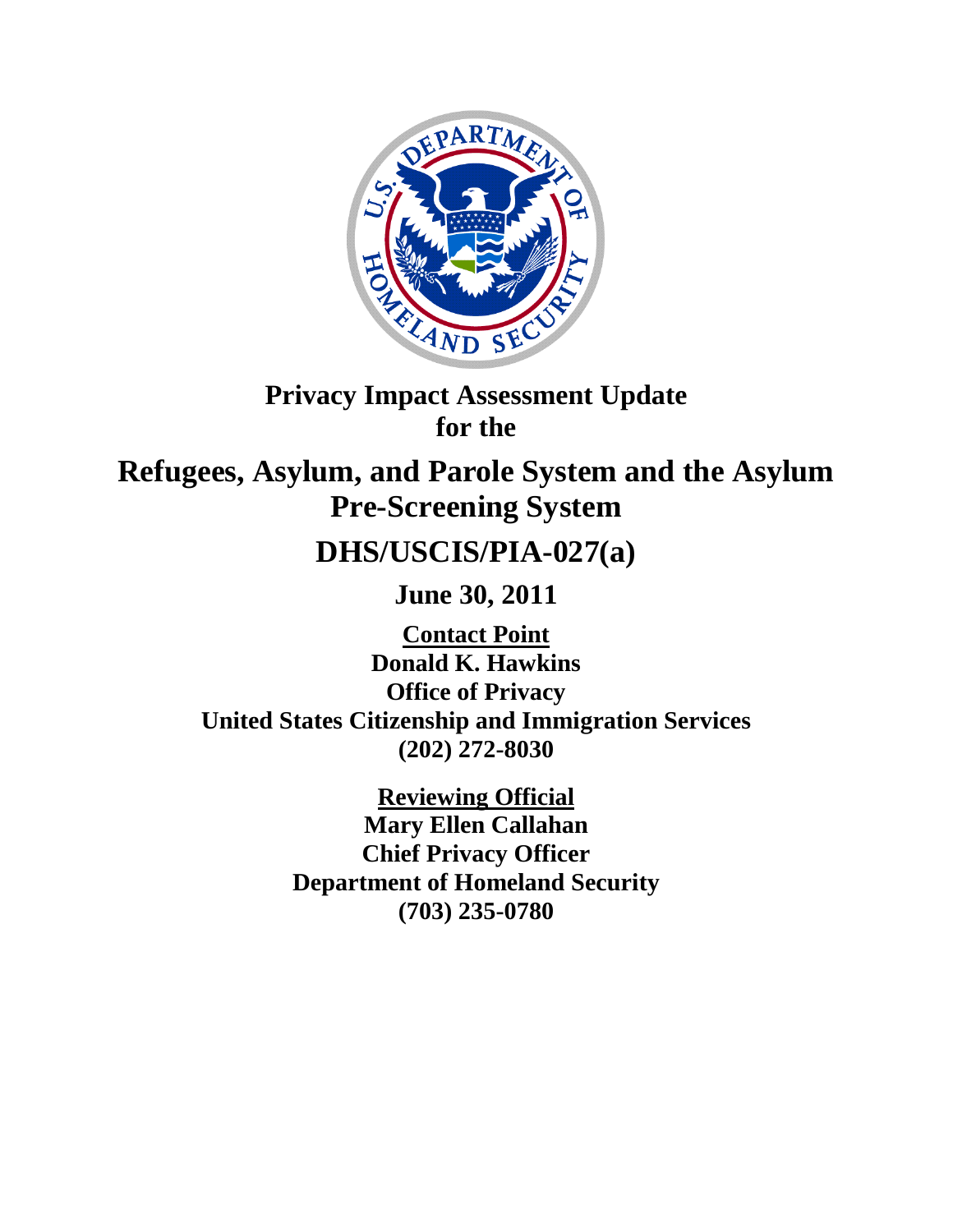

## **Abstract**

The U.S. Department of Homeland Security (DHS), United States Citizenship and Immigration Services (USCIS) is updating the Privacy Impact Assessment (PIA) for the Refugees, Asylum, and Parole System (RAPS) and the Asylum Pre-Screening System (APSS) in order to provide further notice of the expansion of routine sharing of RAPS with the intelligence community in support of the Department's mission to protect the United States from potential terrorist activities.

### **Introduction**

As set forth in Section 451(b) of the Homeland Security Act of 2002, Public Law 107- 296, Congress charged USCIS with the administration of the asylum program, which provides protection to qualified individuals in the United States who have suffered past persecution or have a well-founded fear of future persecution in their country of origin as outlined under INA § 208 and 8 CFR § 208. USCIS is also responsible for the adjudication of the benefit program established by Section 203 of the Nicaraguan Adjustment and Central American Relief Act (NACARA § 203) (discussed in more detail in Section B below), in accordance with 8 CFR § 240.60 and the maintenance and administration of the credible fear and reasonable fear screening processes, in accordance with 8 CFR §§ 208.30 and 208.31. USCIS developed RAPS and APSS in order to carry out its obligations in administering these benefit programs.

RAPS and APSS track case status and facilitate the scheduling of appointments and interviews and the issuance of notices (including receipt notices, appointment notices, and decision letters) at several stages of the adjudication process. USCIS Asylum Offices use RAPS and APSS to record decisions and to generate decision documents such as approval, dismissal, or rescission of an asylum or NACARA § 203 application, denial of an asylum application, administrative closure of an asylum application, or referral of an asylum or NACARA § 203 application to Executive Office of Immigration Review (EOIR). The systems also initiate, receive, and record responses for national security and background check screening and prevent the approval of any benefit prior to the review and completion of all security checks. Finally, the systems provide fully-developed and flexible means for analyzing and managing program workflows and provide the Asylum Program with statistical reports to assist with oversight of production and processing goals.

Pursuant to the National Security Act of 1947, as amended, the National Counter Terrorism Center (NCTC) "serve[s] as the central and shared knowledge bank on known and suspected terrorists and international terror groups, as well as their goals, strategies, capabilities, and networks of contacts and support." 50 U.S.C. § 404o. In order to enhance information sharing, the President issued Executive Order 13388, *Further Strengthening the Sharing of*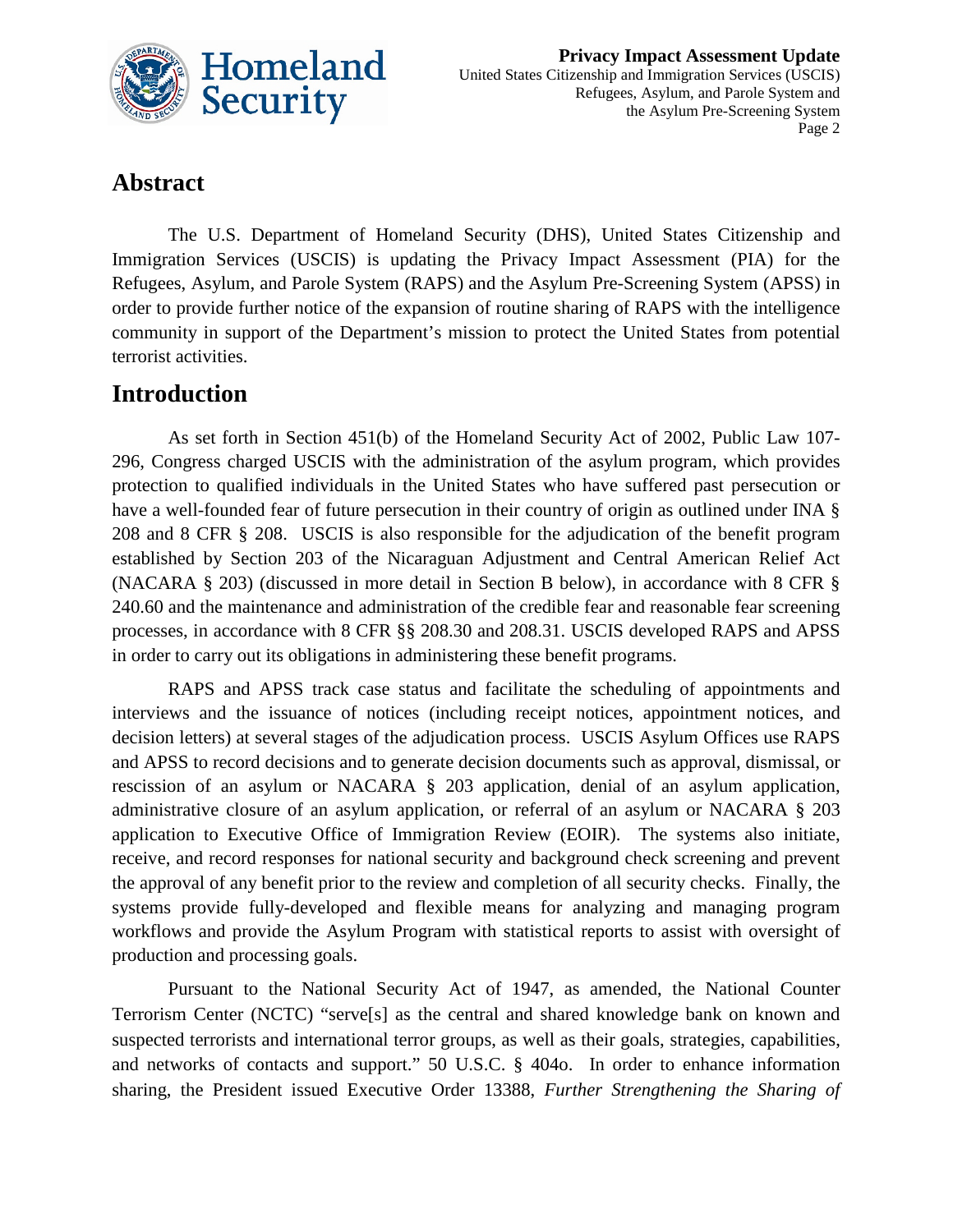

*Terrorism Information to Protect Americans* (October 27, 2005), which provides that the head of each agency that possesses or acquires terrorism information shall promptly give access to that information to the head of each other agency that has counterterrorism functions. The Intelligence Reform and Terrorism Prevention Act (IRTPA) of 2004 (Pub. L. No. 108-458), as amended, places an obligation on U.S. government agencies to share terrorism information with the intelligence community, including NCTC. In certain instances, DHS shares an entire dataset with an intelligence community member in order to support the counterterrorism activities of the intelligence community and to identify terrorism information within DHS data.

DHS has decided to share the entire  $RAPS<sup>1</sup>$  $RAPS<sup>1</sup>$  $RAPS<sup>1</sup>$  database with NCTC under a Memorandum of Understanding (MOU). The MOU permits NCTC to use RAPS information to facilitate NCTC's counterterrorism efforts. This information sharing also aligns with DHS's mission to prevent and deter terrorist attacks and comports with a recent exercise of the Secretarial disclosure authority under 8 CFR §208.6(a) to permit regular sharing of asylum-related information. The MOU includes a number of safeguards to ensure the data is only used for the purposes explicitly permitted under the MOU, this PIA and the DHS/USCIS-010 Asylum Information and Pre-Screening SORN (January, 5, 2010 75 FR 409). The MOU also limits the amount of time the information is maintained at NCTC, ensures proper information technology security is in place during and after transmission of the RAPS data to NCTC, requires training on interpreting RAPS data, requires deletion of records, and provides for routine reporting and auditing of NCTC's use of the data.

## **Reason for the PIA Update**

DHS/USCIS is updating the existing PIA (DHS/USCIS/PIA-027), first published on November 24, 2009, to account for the routine sharing of RAPS and APSS data with the intelligence community, specifically NCTC, in support of the Department's mission to protect the United States from potential terrorist activities.

DHS has entered into an MOU with NCTC in order to facilitate NCTC's counterterrorism efforts. This information sharing also aligns with DHS's mission to prevent and deter terrorist attacks. DHS and NCTC have placed specific safeguards in this MOU to ensure that the data is used appropriately and in accordance with the existing system of records notice for Asylum Information and Pre-Screening (last published January 5, 2010 75 FR 409) and this PIA.

 $\overline{a}$ 

<span id="page-2-0"></span><sup>&</sup>lt;sup>1</sup> The MOU does not include the APSS database.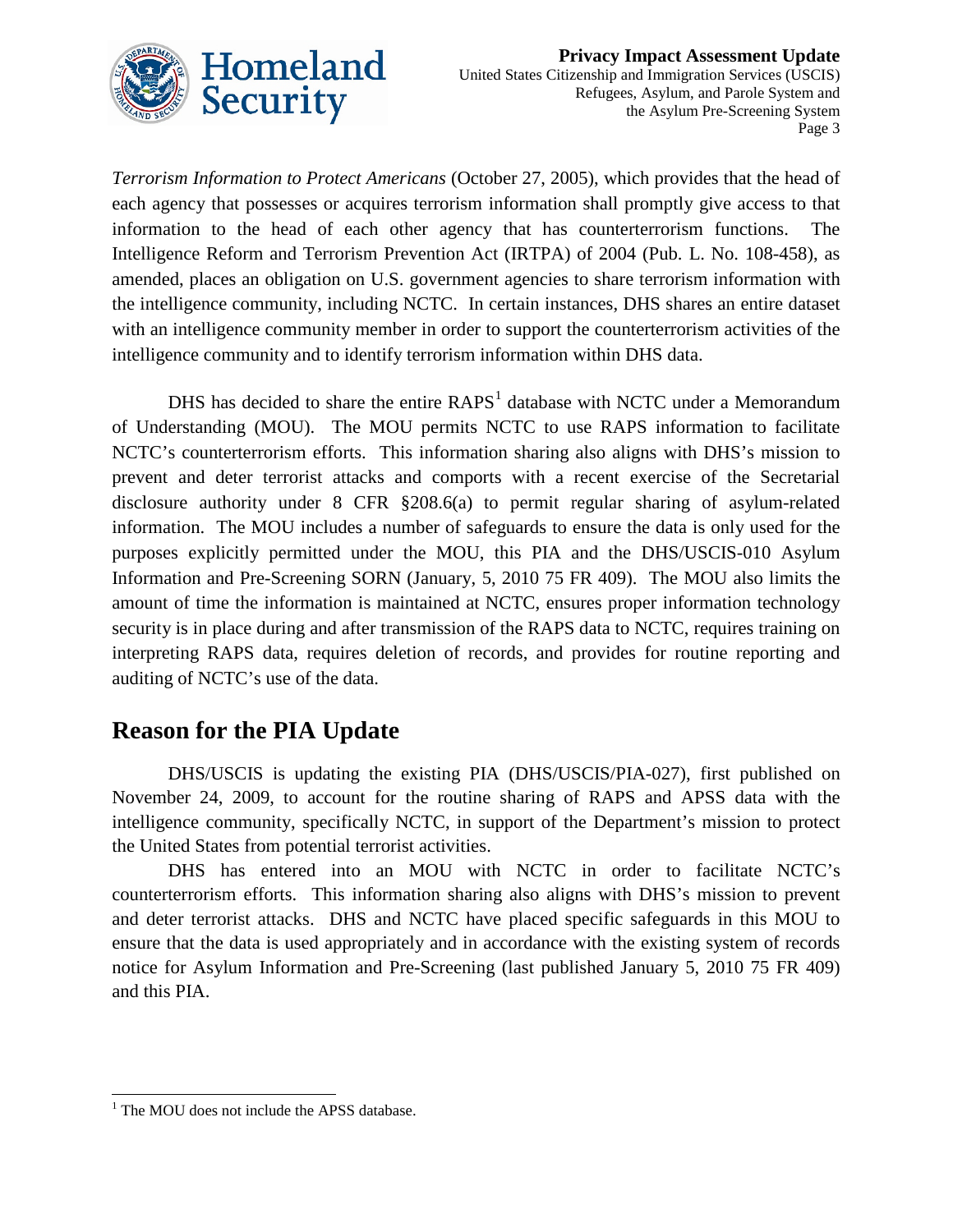

# **Privacy Impact Analysis**

In each of the below sections consider how the system has changed and what impact it has on the below fair information principles. In some cases there may be no changes and indicate as such.

#### **The System and the Information Collected and Stored within the System**

There is no change in the collection of RAPS and APSS information.

#### **Uses of the System and the Information**

There are no changes to the uses of the system and the information described in the RAPS and APSS PIA.

#### **Retention**

There are no changes to the retention periods described in the RAPS and APSS PIA.

Pursuant to the MOU, NCTC will be allowed to retain RAPS data for up to 180 days in order to identify terrorism information, in support of its counterterrorism mission and in support of DHS' mission. RAPS information will be deleted by NCTC within 180 days of receipt unless a nexus to terrorism has been identified for a particular record. NCTC may retain RAPS data containing terrorism information in accordance with NCTC authorities and policies, applicable law, and the terms of the MOU.

#### **Internal Sharing and Disclosure**

There are no changes to the internal sharing and disclosures described in the RAPS and APSS PIA.

#### **External Sharing and Disclosure**

DHS has entered into a new information sharing agreement with NCTC in order to facilitate NCTC's counterterrorism efforts. Pursuant to 8 CFR §208.6(a), an exercise of the Secretarial disclosure authority has been signed to allow this sharing. This information sharing also aligns with DHS's mission to prevent and deter terrorist attacks. This sharing is conducted pursuant to routine uses H and I of the DHS/USCIS-010 SORN, which states that DHS may share RAPS and APSS information with "any element of the U.S. Intelligence Community, or any other federal or state agency having a counterterrorism function, provided that the need to examine the information or the request is made in connection with its authorized intelligence or counterterrorism function or functions and the information received will be used for the authorized purpose for which it is requested."

NCTC will process all RAPS records within 180 calendar days of receipt from DHS to determine whether a nexus to terrorism exists. NCTC will immediately purge all RAPS records that do not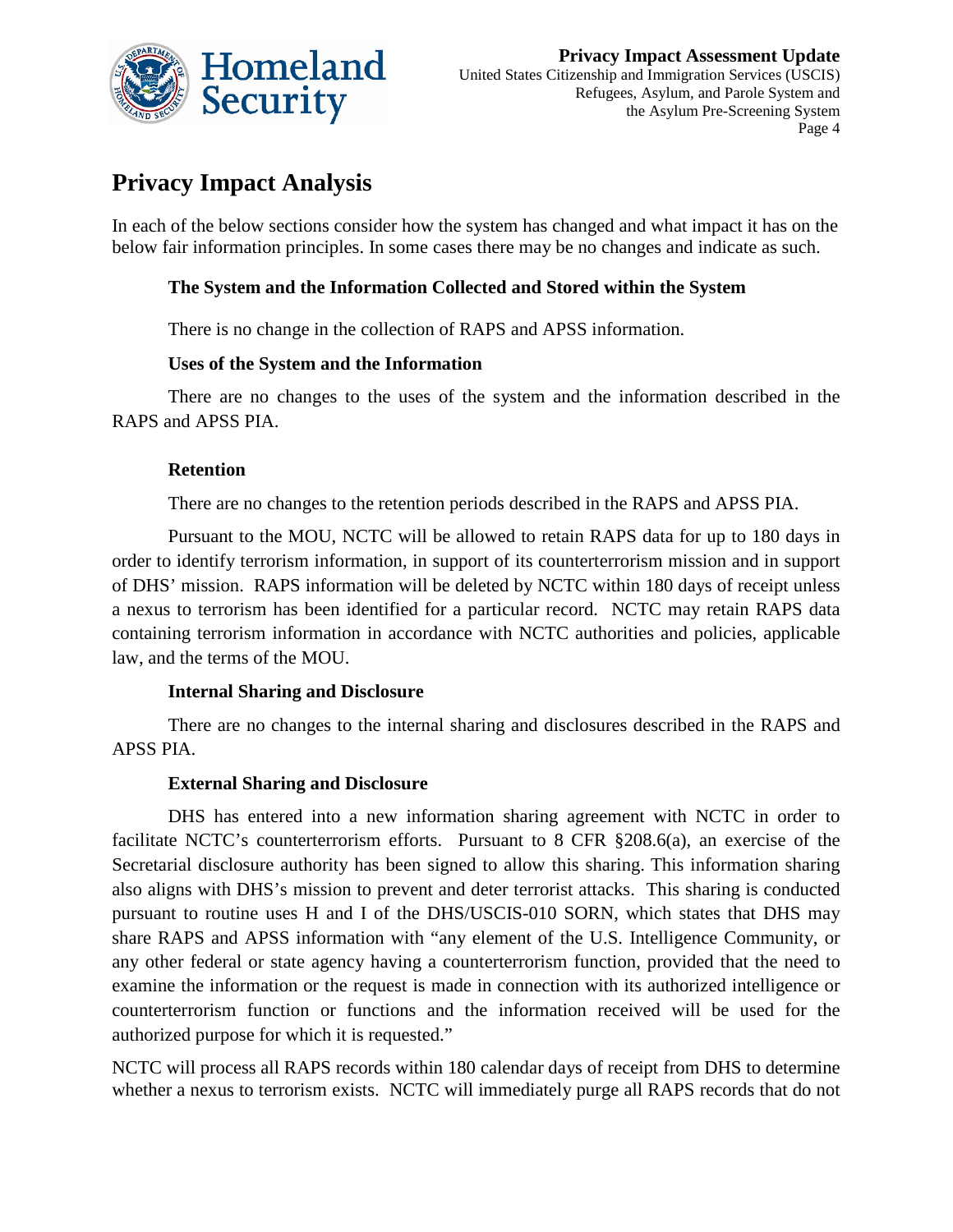

constitute terrorism information no more than 180 calendar days from receipt. This process will be audited as required under the MOU. NCTC will review, retain, and disseminate RAPS records it has determined have a nexus to terrorism in accordance with procedures the Memorandum of Agreement between the Attorney General and the Director of National Intelligence on Guidelines for Access, Retention, Use and Dissemination by the NCTC of Terrorism Information Contained within Datasets Identified as Including Non-terrorism Information and Information pertaining Exclusively to Domestic Terrorism, November 2008 and in accordance with Section 2.3 of Executive Order 12333 and additional terms specified in the MOU.

The MOU has strict safeguards to protect the PII provided to NCTC. These protections include a routine oversight of NCTC's use of the data by DHS personnel detailed to NCTC. In addition, NCTC will provide training to NCTC users on the appropriate use of personally identifiable information. DHS/USCIS will provide annual and periodic training to appropriate NCTC personnel on proper interpretation of the data contained in RAPS and on proper treatment of data from certain categories which require special handling, such as asylum, refugee, U visa, T Visa, VAWA and U.S. Person data.

In general, NCTC may not disseminate to third parties information derived from RAPS data unless that data was identified as containing terrorism information and only in accordance with the procedures described in the MOU. NCTC shall maintain an electronic copy of the RAPS data that was disseminated, to whom, and the purpose for the dissemination. However, if there is a question on RAPS information and its relationship to terrorism, NCTC may request permission from DHS to share this RAPS information with other intelligence agencies.

This external sharing is also being appropriately logged pursuant to subsection (c) of the Privacy Act, which requires the Department to maintain a log of when records have been shared outside of DHS.

#### **Notice**

The system of records notice for RAPS and APSS was published on January 5, 2010, 75 FR 409, and remains accurate and current. Routine uses H and I cover this sharing.

#### **Individual Access, Redress, and Correction**

There are no changes to the access, redress, and correction procedures described in the RAPS and APSS PIA